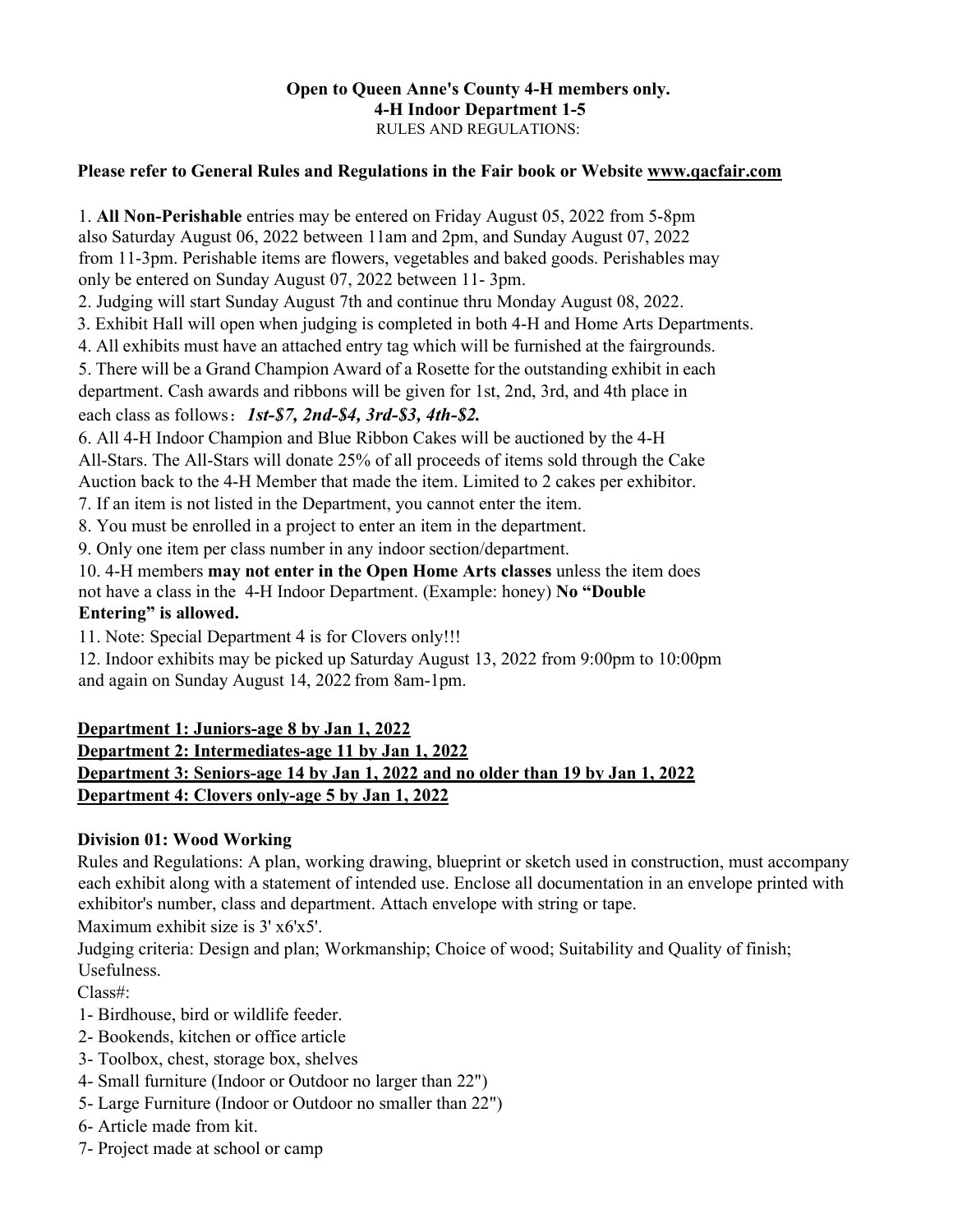8- Other item not covered in above classes

# **Division 02: Environmental Sciences**

Rules and regulations: Due to limited space, collections are limited to one display case per class entered. Case dimensions may not exceed 25"x30". Photos may be used to indicate the size/scope of collections too large to exhibit in their entirety. Collections should be identified as to common name, scientific name and state, region or county where collected. Each item should be identified with the year it was collected

Judging Criteria: Collections will be judged on accuracy in naming and grouping by order, variety of species, neatness in labeling and neatness in display. Displays will be judged on accuracy and completeness of information, neatness, design and educational value.

Class #:

- 1- Entomology-minimum 25 specimens in 3 or more orders (all specimens must be identified to order) and be mounted on standard insect pins according to the instructions in the 4-H Entomology Project Guide, 4-H 225. Prior exhibit will be accepted with 5 new specimens. Indicate new specimens.
- 2- Collections-minimum of 10 specimens. Prior exhibits must have 5 new specimens which are identified. Collections may be: Bark, Leaf, Twig, Rocks, Shells, Weeds, Wildflowers, Fossils, Soils, or Grass.
- 3- Science Projects-Educational Display may not exceed 32" wide x 17" deep x 42" high and must be strong enough to stand alone. Educational Displays may be: Forestry, Wildlife, Water Quality, Composting, Recycling, Veterinary Science, Sport Fishing, Shooting Sports, Agricultural Science, SET (Science, Engineering, and Technology) or Miscellaneous Educational Display that has merit but does not fit in any other category.

## **Division 03: Electric**

Rules and Regulations- A wiring diagram and statement of intended use must accompany each exhibit. Documentation should be in an envelope attached by string or tape to item. Class #:

- 1- Lamp- no kit
- 2- Electrical science project
- 3- Electrical game or quiz
- 4- Extension cord or drop light
- 5- Any other electrical item no kit

# **Division 04: Photography**

Rules and Regulations-

- 1. Each exhibitor will be limited to one entry in each class.
- 2. All photos must be at least 5 x 7 in size and not larger than 11x14, except entries in the sequence class which may be 4x6 or 5x7.
- 3. All photos should be mounted on white poster board using spray adhesive, heat seal, or other permanent mounting method. No Framed or colored matted work will be accepted.
- 4. Photos should be mounted horizontally or vertically. Poster board size should correspond to photo size as follows:

5x7 photo on 8x10 8x10 photo on 11x14 11x14 photo on 16x20

5. A white 3x5 card must be attached to the lower front right hand corner of the mount. The following must be included on the card: Title of picture, date picture taken, name of camera, type of camera, and kind of film used.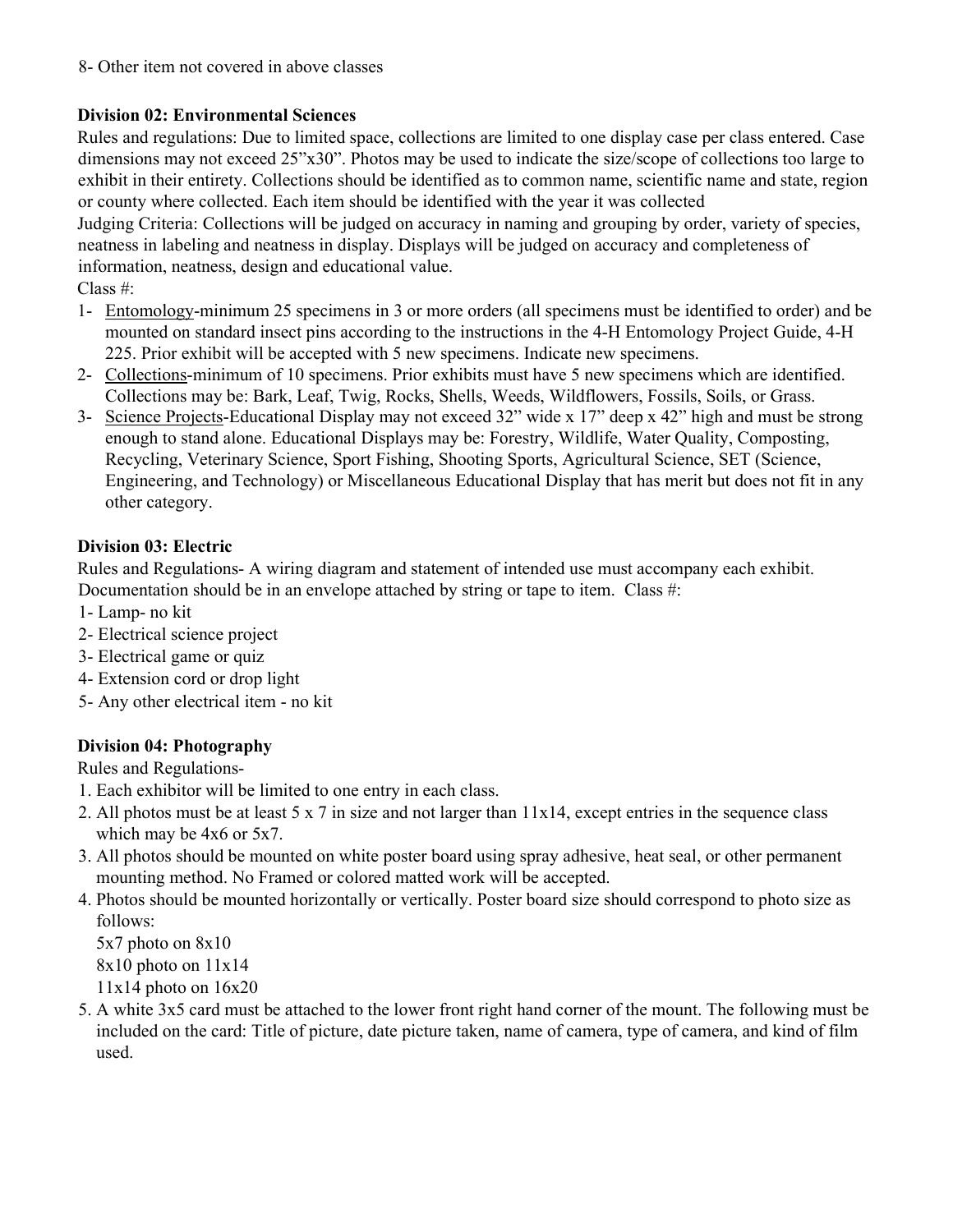Class #: All classes are color except class 19.

# **All Type Cameras**

1-Building (Any physical structure, house, public building, architectural photography)

2-Landscape (A portion of land or territory which the eye can comprehend in a single view, including all objects it contains)

3-Marinescape (A view of the sea)

4-Waterscape (A picture where the center of attention or dominant feature is on any body of water **except the sea or ocean.** Note: The fact that water is included in the picture is not enough.)

5-Sunrises/Sunsets

6-People- (Individual or group where the people are the focus of the picture)

7-Animals (Any animal **except birds or insects)**

8-Birds or Insects

9-Flowers or Plants

10-Still Life: Still life photos can be "created" (photographer arranged) or "found" (already arranged). **NOTE: For this category, ALL STILL LIFE ENTRIES ARE REQUIRED to be "created"** which involves you arranging non-moving or still objects in an interesting way and photographing them. Use a common theme in still life photos such as fruit, vegetables, flowers, toys or musical instruments.

11-Action Picture

12-Close Up

13-Maryland Scene (**with title**): Any picture taken in Maryland that shows a scene that is uniquely identifiable as being in Maryland. A picture of your dog in the backyard is not what we're looking for here. The title should describe the scene and should be neatly handwritten or computer generated.

14-Maryland Agriculture / Maryland Farms: (A picture depicting Maryland agriculture.)

15-The Queen Anne's County Fair: (A picture taken at the Queen Anne's County Fair or involving some aspect of the county fair.)

16-Sequence of two to four related pictures that tell a story

17-Digital Remastering: A single heavily edited digital image and the original image from which it was altered mounted on 8" x 10" poster board. Image has been radically digitally edited or enhanced. Modifications may include- cropping, sharpening or blurring, brightness or contrast changes, addition to or the removal of parts of the image, changes in the color scheme of the image, the use of filters or effects. Attach to back of poster board: A description of the digital techniques used as well as the other information required of all photos. 18-Composition: Look for interesting shapes, patterns and textures. They can help create powerful images. Shadows and lighting are also important. Show one of the following: Depth of field, Backlighting, Lines and Shapes.

19-Any Black and White photograph

# **Division 05: Garden**

Rules and Regulations-

1. Vegetables will be judged on quality, presentation and uniformity.

- 2. An exhibitor may have only one entry in each class.
- 3. All vegetables must be placed on disposable paper, or Styrofoam plates.

Class #: Single Varieties and numbers to be exhibited

- 1- Beans- green snap-10
- 2- Beans- yellow snap-10
- 3- Beans- bush lima-10
- 4- Beans- pole lima-10
- 5- Beets topped-5
- 6- Cabbage- head-1
- 7- Cantaloupes 2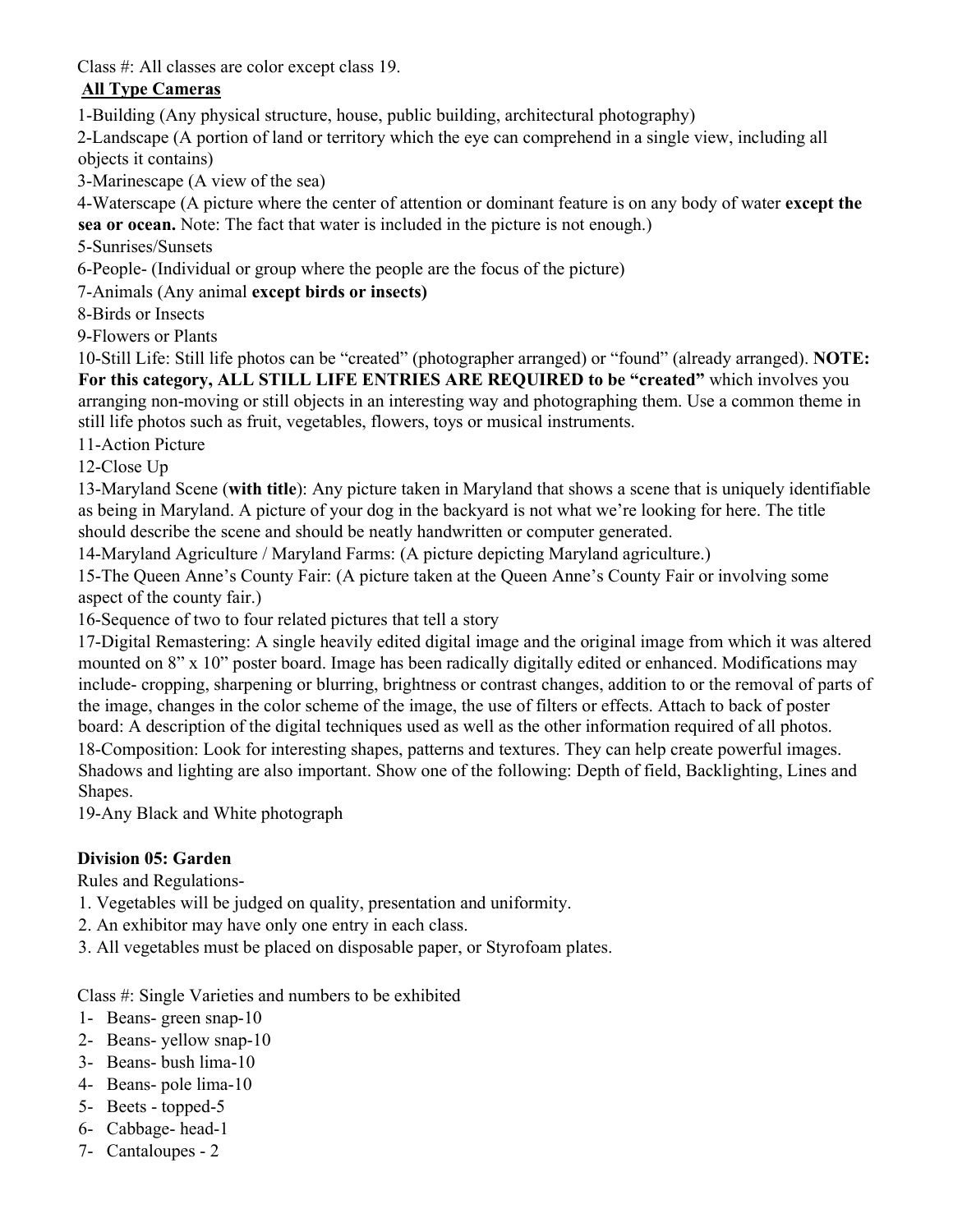- 8- Carrots topped-5
- 9- Cucumbers pickling-3
- 10- Cucumbers salad-3
- 11- Eggplant -any variety-1
- 12- Gourds- any variety-3
- 13- Kale 1 bunch in water
- 14- Onions white, outer skin removed-4
- 15- Onions yellow, outer skin removed-4
- 16- Peppers banana type-4
- 17- Peppers bell type-4
- 18- Peppers hot, any variety-4
- 19- Potatoes red, any variety-4
- 20- Potatoes white, any variety-4
- 21- Pumpkin miniature-3
- 22- Pumpkin any large variety-1
- 23- Squash patty pan-3
- 24- Squash yellow crookneck-3
- 25- Squash yellow straight neck-3
- 26- Squash zucchini-3
- 27- Squash winter, butternut-3
- 28- Sunflower mature head-1
- 29- Sweet Corn yellow husked-3
- 30- Sweet Corn white husked-3
- 31- Sweet Potatoes- any variety-4
- 32- Tomatoes cherry or grape, stems removed-10
- 33- Tomatoes red globe, stems removed-4
- 34- Tomatoes yellow globe, stems removed-4
- 35- Tomatoes red pear or plum, stems removed-4
- 36- Watermelon sugar baby-1
- 37- Watermelon- round, not sugar baby-1
- 38- Watermelon- oblong shape-1
- 39- Any vegetable not listed above

## **Division 06: Vegetable Arrangements**

Rules and Regulations-

1. One entry per exhibitor.

2. An entry will consist of a group of five or more different vegetables grown and arranged artistically by the exhibitors.

3. Displays will be judged on quality of individual vegetables, artistic arrangement of display, and number of varieties of vegetables used. Greens may be on vegetables in this category. Class #:

1- Vegetable Arrangements

## **Division 07: Flowers**

Rules and Regulations:

- 1. Specimen exhibit will consist of 3 stems of the same variety and color, unless stated otherwise.
- 2. Containers for specimens should be clear glass, no fancy vases of approximate size for specimen and are to be provided by the exhibitor.
- 3. Each exhibitor may have only one entry in each variety i.e., you may only show one giant zinnia entry and one small zinnia entry.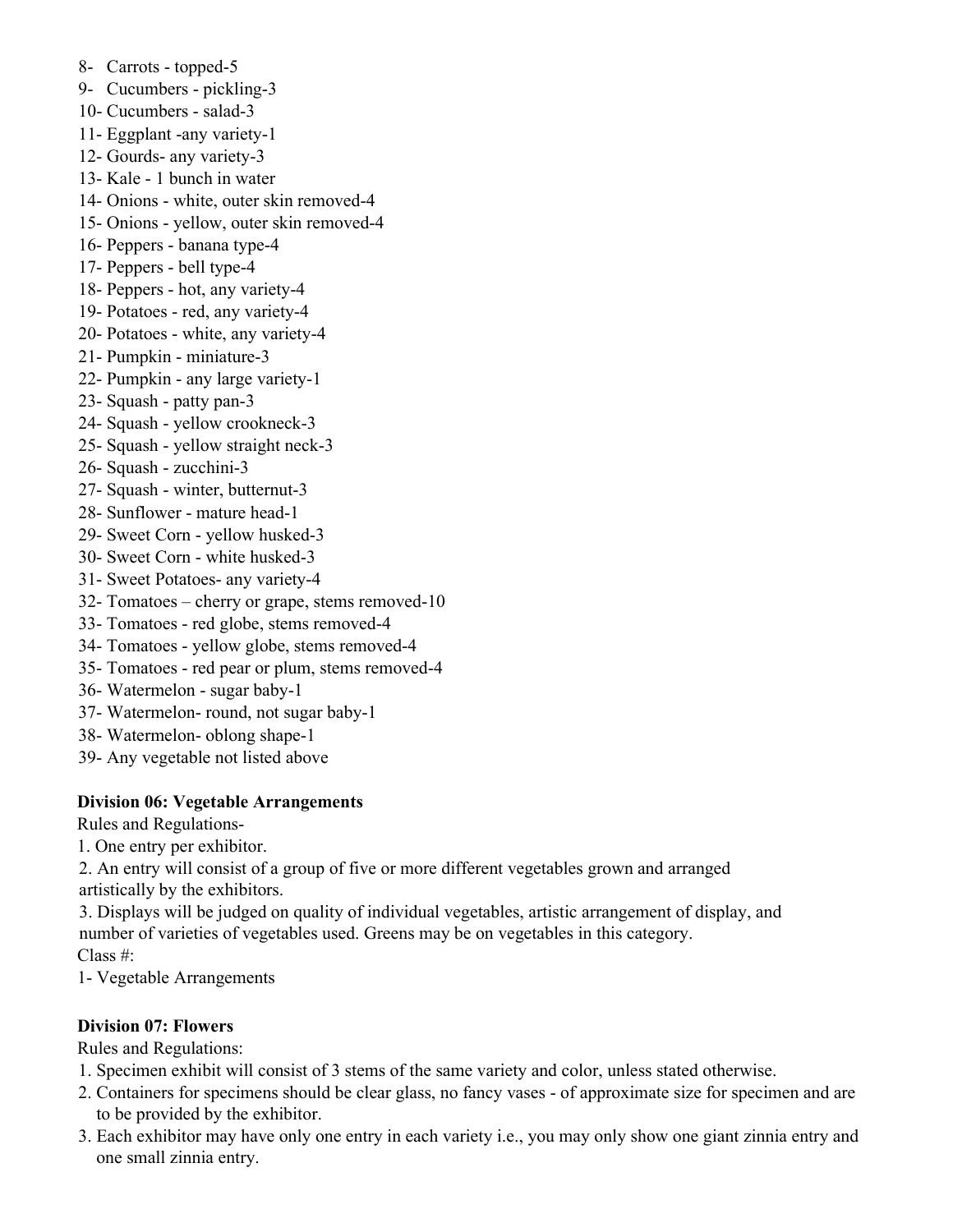- 4. All cut flower branch stems must have stem leaves attached.
- 5. Please make every effort to ensure all exhibits are free from pests and disease.

- 1- Ageratum
- 2- Aster
- 3- Black-eyed Susan
- 4- Celosia, crested type, 1 spike
- 5- Celosia, plume type, 1 spike
- 6- Chrysanthemum
- 7- Dahlia
- 8- Gladiolus, 2 stalks
- 9- Marigold, French, small
- 10- Marigold, large, orange or yellow
- 11- Rose, 2 stems
- 12- Sunflower, ornamental, 1 head
- 13- Zinnia, any large variety
- 14- Zinnia, any miniature variety
- 15- Any flower not listed above

### **Division 08: House Plants**

Class #:

- 1- African Violet
- 2- Begonia, 1 in a pot
- 3- Philodendron, vine type
- 4- Pothos
- 5- House Plant-any single variety not listed above
- 6- Dish Garden, at least 3 plants, labeled
- 7- Terrarium, with cover or lid, at least 3 plants, labeled (not sand)

## **Division 09: Flower Arrangements**

Class #:

- 1- Line Arrangement-fresh
- 2- Mass arrangements-fresh
- 3- Mass wildflower arrangement- fresh
- 4- Line Arrangement- silk or dried
- 5- Mass Arrangement-silk or dried
- 6- Bud vase arrangement-fresh
- 7- Bud vase arrangement-silk or dried
- 8- Wall Arrangement-silk or dried
- 9- Corsage-fresh
- 10-Corsage-silk or dried
- 11-Nosegay-fresh
- 12-Nosegay- silk or dried

## **Division 10: Baking-Cakes**

Rules and Regulations:

1. All baked cakes must be placed in clear plastic bakery style containers.

A limited supply of these will be available on entry day. First come first Served. No plastic wrapped items will be accepted.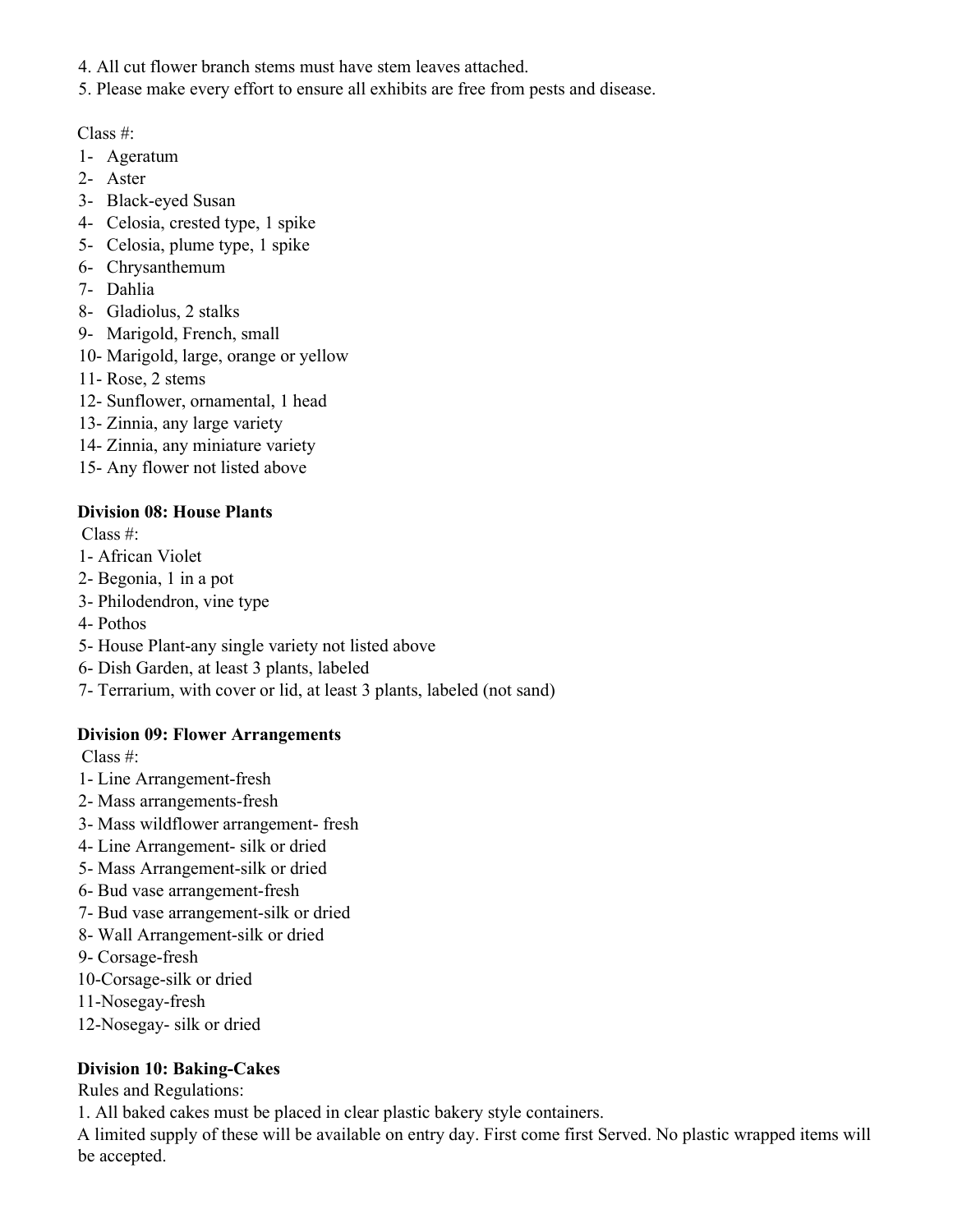- 2. Only homemade products will be accepted. NO commercial products may be used, such as boxed mixes, except in class #17.
- 3. Complete recipe with baking instructions must be furnished with entry on 3x5 card.
- 4. Due to Health safety concerns, no cakes having a cream, custard, or cheese filling will be accepted. Cream Cheese Frosting IS allowed.

- 1- Angel Food- no icing
- 2- Chocolate Cake- icing
- 3- Cupcakes- icing (4)
- 4- Pound Cake- no icing
- 5- Spice Cake- icing
- 6- Spice Cake- no icing
- 7- Sponge Cake- no icing
- 8- White Cake- icing
- 9- Yellow Cake- icing
- 10- Coconut Cake-coconut icing
- 11- Any sheet cake- icing-(may be left in disposable pan)
- 12- Any fruit topped cake
- 13- Any Fruit smooth textured (applesauce, orange, etc.)
- 14- Any containing chopped fruit
- 15- Any vegetable (carrot, zucchini, etc.)
- 16-Any not covered above
- 17-Create-a-cake-boxed cake mix with additions, Include recipe.
- 18-Pound Cake- icing or glaze

# **Division 11: Baking-Decorated Cakes**

Rules and Regulations: **Cake and icing recipes must be included**-boxed mixes are allowed. The whole cake may not exceed 9"x13"long x12"high. Cakes must be placed on disposable plates and secured in clear plastic bags or container. No plastic wrapped items will be accepted.

Class #:

- 1- Decorated Buttercream Sheet cake- any type, only decoration to be judged
- 2- Decorated Buttercream Layer cakes- any type, only decoration to be judged
- 3- Decorated cupcakes (4) judged on decoration only.
- 4- Novelty Buttercream Cake-may be shaped/decorated to resemble an animal person or idea (i.e., pizza, bunny, etc.)
- 5- Cupcake Creations-any number of cupcakes used to create a "novelty cake" (i.e., tree, flower, etc.)
- 6- Decorated Fondant Sheet cake any type, only decoration to be judged
- 7- Decorated Fondant Layer cake any type, only decoration to be judged
- 8- Novelty Fondant Cake may be shaped/decorated to resemble an animal, person or idea (i.e., pizza, bunny, etc.)

# **Division 12: Baking- Cookies**

Rules and Regulations: All baked cookies must be placed on disposable plates and secured in plastic bags or containers. No plastic wrapped items will be accepted. Only homemade products will be accepted-no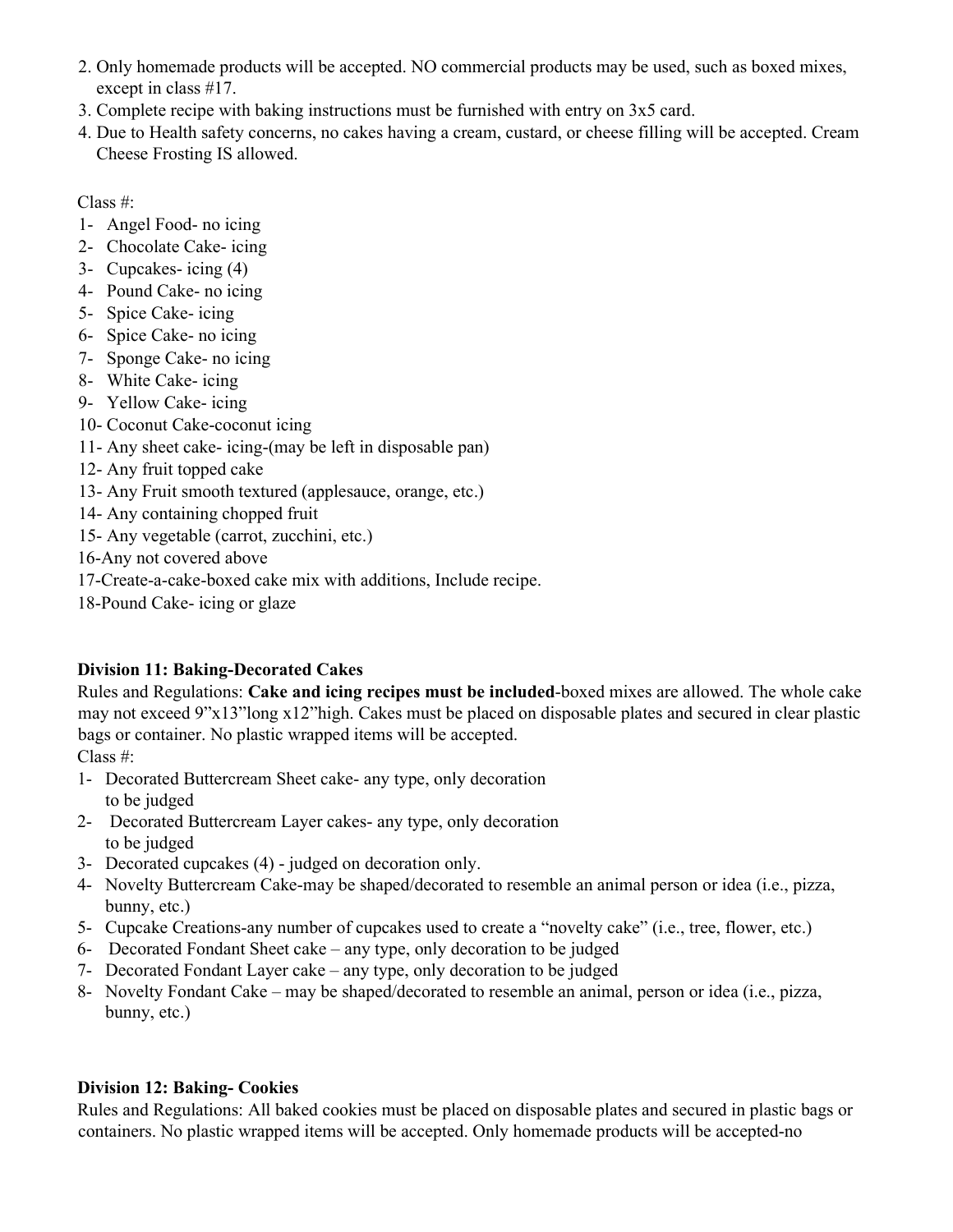commercial products may be used, such as boxed mixes, refrigerated dough, etc. Complete recipe with baking instructions must be furnished with entry on 3"x 5" cards.

Class #:

- 1- Chocolate chip cookies-6
- 2- Chocolate chip cookies with nuts-6
- 3- Drop cookies- not oatmeal-6
- 4- Oatmeal drop cookies-6
- 5- Molded or shaped by hand cookies-6
- 6- Peanut Butter cookies-6
- 7- Refrigerator cookies- chilled and sliced-6
- 8- Rolled and cut cookies-6
- 9- Snickerdoodles-6
- 10- Pressed cookies-6
- 11- Fancy cookies-filled, iced etc.-6
- 12- Chocolate Brownies with nuts-6
- 13- Chocolate Brownies without nuts-6
- 14- Brownies-any other-6
- 15- Bar cookies- no brownies-6

#### **Division13: Baking-Breads**

Rules and Regulations: All baked goods must be placed on disposable plates and secured in plastic bags or containers. No plastic wrapped items will be accepted. Only homemade products will be accepted-no commercial products may be used, such as boxed mixes, refrigerated dough, etc. Complete recipe with baking instructions must be furnished with entry on 3"x 5" cards.

Class #:

- 1- Baking Powder biscuits, rolled-4
- 2- Dropped biscuits-4
- 3- Cheese bread- 1 loaf
- 4- Coffeecake, non-yeast
- 5- Coffeecake, with yeast
- 6- Fancy yeast bread- whole loaf
- 7- White Bread, yeast- whole loaf
- 8- Whole-wheat bread, yeast-whole loaf
- 9- Other bread, yeast-whole loaf
- 10- Muffins, plain-4 (no muffin liners)
- 11- Muffins, other-4 (no muffin liners)
- 12- Quick fruit bread
- 13- Quick vegetable bread
- 14- Rolls, white-4
- 15- Rolls-whole wheat- 4
- 16- Rolls-other-4

## **Division 14: Baking Pies**

Rules and Regulations: All baked pies must be placed on disposable plates and secured in plastic bags or containers. No plastic wrapped items will be accepted. Only homemade items will be accepted. No purchased crusts will be allowed. Complete recipe with baking instructions, for both filing and crust, must be furnished with entry on 3"x 5" card. Due to Health safety concerns, no pies having a cream, custard, or cheese filling will be accepted.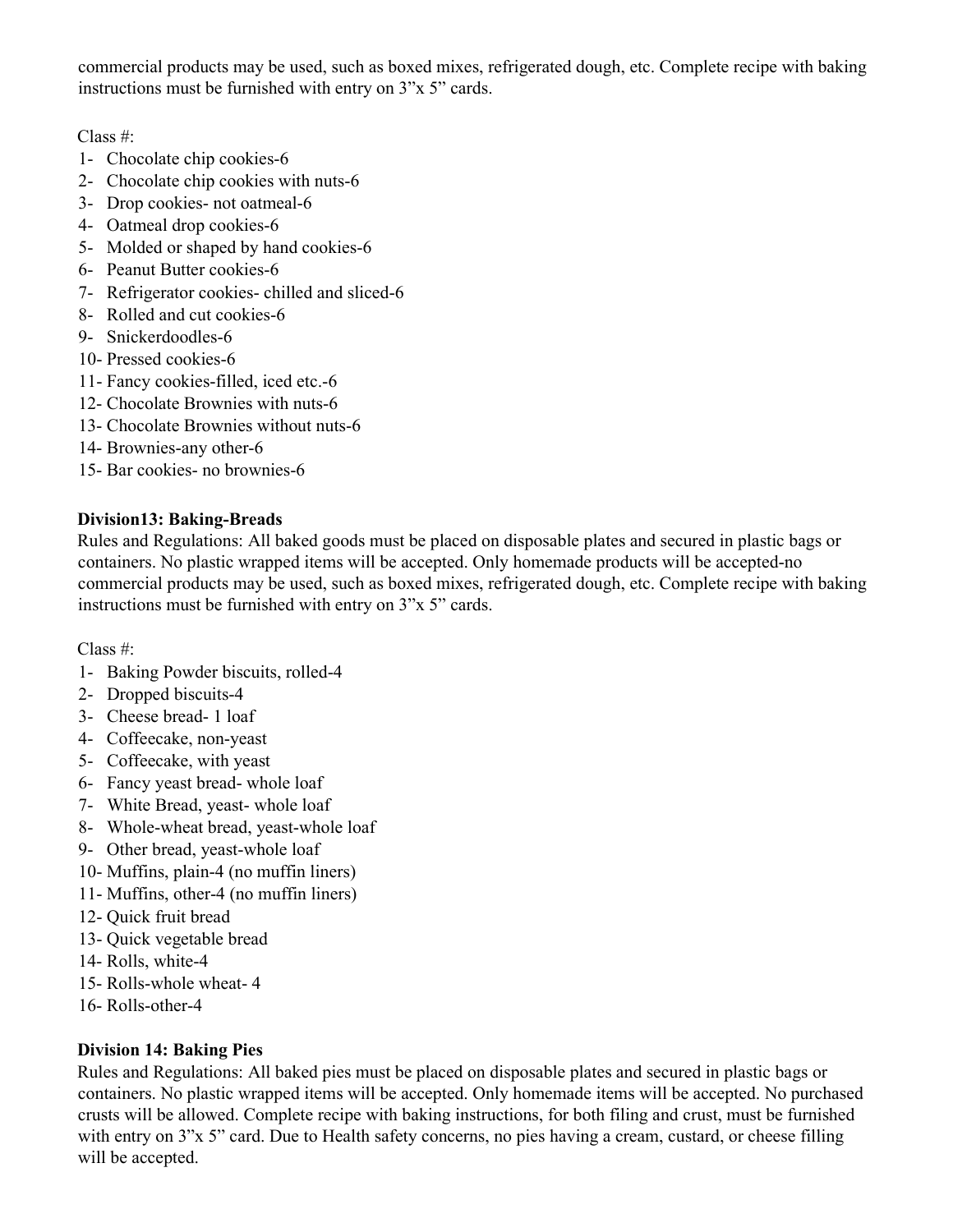- 1- Apple pie -pastry crust
- 2- Any other fruit pie- pastry crust (no crème filling)
- 3- Nut pie- pastry crust
- 4- Any pie not covered above and will not need refrigeration
- 5- Pastry pie crust

## **Division 15: Baking- Candies**

Rules and Regulations: All candies must be placed on disposable plates and secured in plastic bags or containers. No plastic wrapped items will be accepted. Only homemade items will be accepted. Complete recipe with cooking instructions must be furnished with entry on 3"x 5" card. Class #:

- 1- Plain chocolate fudge-6 pieces
- 2- Chocolate fudge with nuts-6 pieces
- 3- Fudge any other flavor- 6 pieces
- 4- Miscellaneous candy- 6 pieces

### **Division 16: Food Preservation**

Rules and Regulations: Entries must have been made after August 2018.

- 1) Exhibitor must be enrolled in a 4-H Food Project for the current year.
- 2) Entries will consist of 1 jar, unless otherwise specified. Both standard and wide-mouthed pint and quart regulation canning jars will be accepted, except where specified otherwise in a class. **Leave rims/rings on jars.**
- 3) Each jar must be labeled on the lid OR on an affixed label OR on an attached index card with the following information: 1) Product Name; 2) Processing Method (HWB or Pressure); 4) Source of Recipe (example: Ball Blue Book Guide to Preserving-2011edition); 5) Date of Process
- 4) Fruits, pickled vegetables, and some tomatoes should be processed in a boiling water bath canner. Vegetables, meats, and some tomato products must be processed in a pressure canner.
- 5) Dried foods may only be entered in the Dried Foods Classes.
- 6) Plastic Ball Lids are acceptable on jars of dried food; however, metal lids and rings may also be used.

#### **FRUIT**

- 1) Apple Sauce
- 2) Grape Juice
- 3)Peaches(whole
- or halved)
- 4) Pears (whole or halved)
- 5) Apple Butter
- 6) Any other fruit

#### **VEGETABLES**

- 7) Beans green
- 8) Beans-other
- 9) Beets whole or sliced
- 10) Tomatoes
- 11) Tomato Juice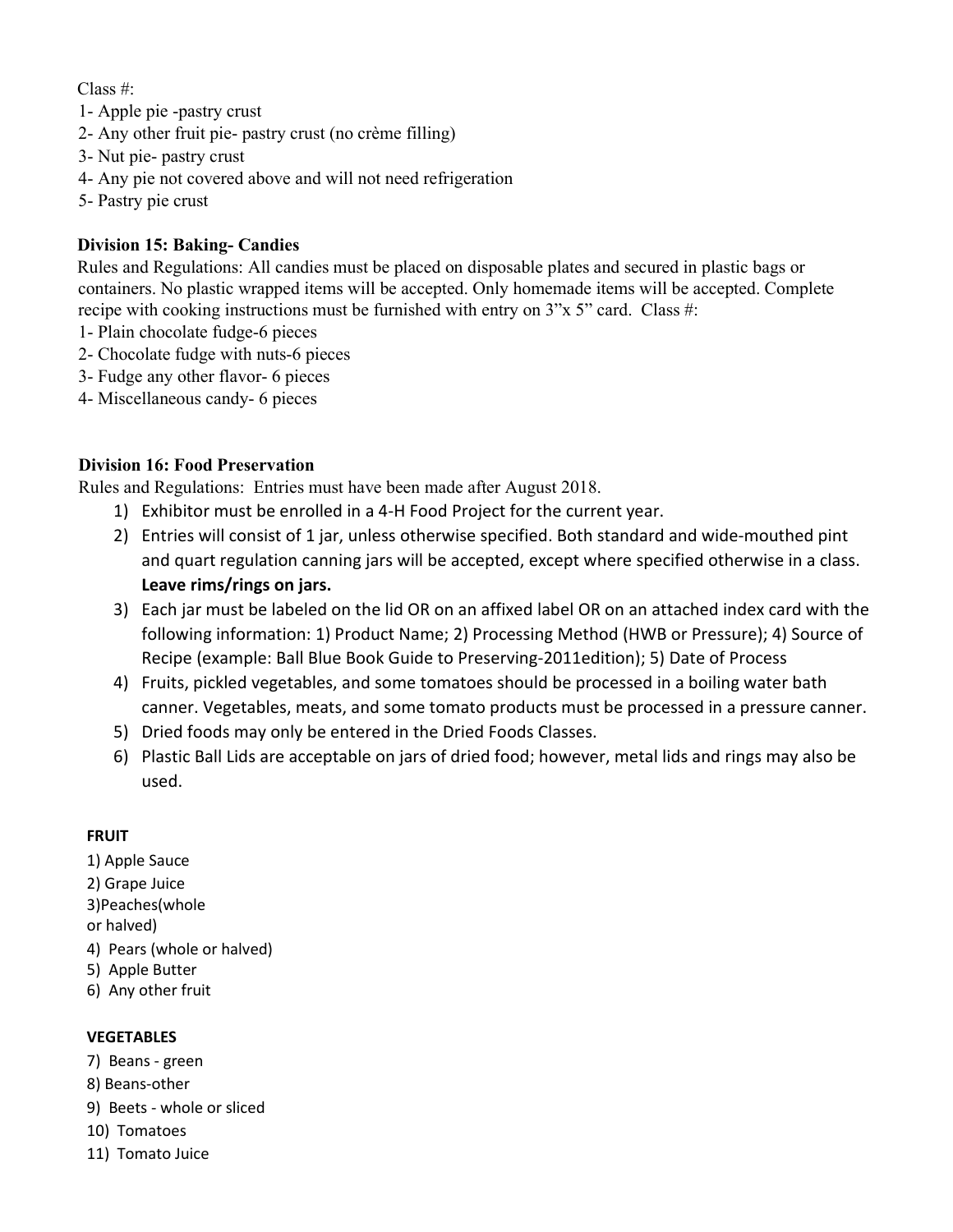- 12) Tomato Sauce/Spaghetti Sauce
- 13) Potatoes
- 14) Carrots
- 15) Any other

#### **PICKLES**

- 16) Pickled Beets whole or sliced
- 17) Sweet cucumber pickles
- 18) Bread & Butter pickles
- 19) Sour or Dill pickle
- 20) Relish
- 21) Pickle other (identify)
- 22) Peppers

#### **JELLY**

- 23) Grape Jelly
- 24) Strawberry Jelly
- 25) Apple Jelly
- 26) Blackberry Jelly
- 27) Any other Jelly

#### **PRESERVES**

- 28) Strawberry Preserves
- 29) Peach Preserves
- 30) Blueberry Preserves
- 31) Blackberry Preserves
- 32) Any other Preserves

#### **JAM**

- 33) Blackberry Jam
- 34) Raspberry Jam
- 35) Strawberry Jam
- 36) Blueberry Jam
- 37) Peach Jam
- 38) Any other Jams

#### **DRIED FOODS**

- 39) Fruit Leather
- 40) Dried Fruit
- 41) Dried Potatoes
- 42) Dried Onions
- 43) Dried Peppers
- 44) Dried Soup Mix (minus spices)
- 45) Any other Dried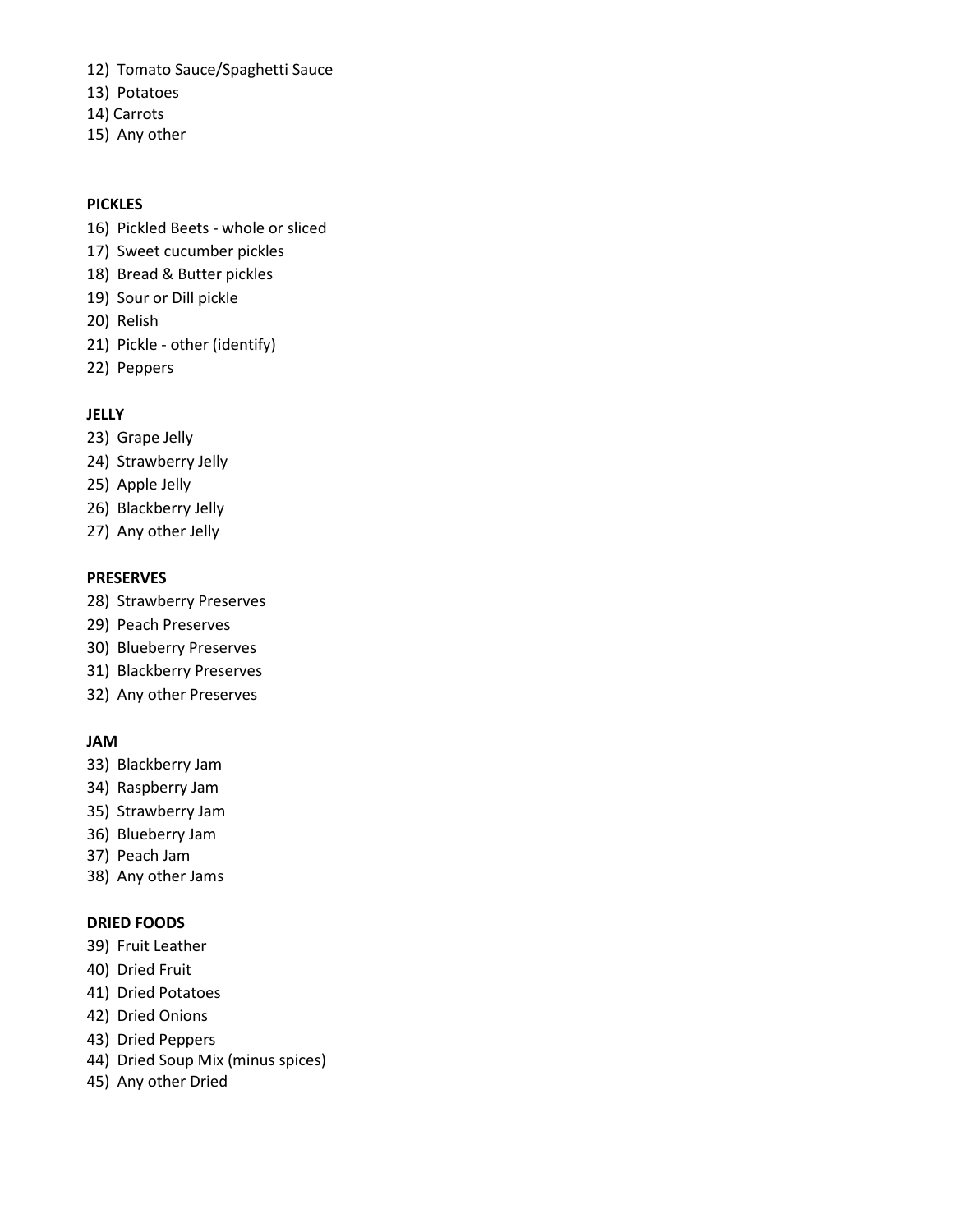## **Division 17: Child Care**

Rules and Regulations: All materials used in the Childcare section should be flame resistant, non-toxic and safe for all children to play with. Attach a 3" x 5" card to the exhibit printed with the age level the item is intended for and the educational value of the item. Judging Criteria: safety, age appropriateness and educational value.

Class #:

- 1- Babysitting kit- Kit should consist of ten items and can include an original toy made from a kit, a game, an original stuffed animal, an original soft doll, a scrapbook with pictures for children, other toys and games, play dough, or materials for creative activities.
- 2- Original Storybook- needs to tell a story. Specify age of child.
- 3- Games- Exhibit two different self-made games. Must fit on 12" deep shelf, include playing instructions.
- 4- Childcare reference book- should contain short articles and pictures on childcare which may have been clipped from magazines. Include information on feeding, play, and preparation for nap or bedtime.

# **Division 18: A Well-Dressed Table**

Guidelines:

- 1. Provide one complete table setting for one to include: centerpiece, dishes, flatware, glasses, etc. appropriate for your menu.
- 2. Write a menu on a 3x5 card.
- 3. Write the meal and occasion on a 3x5 card- i.e. Lunch, Birthday Party.

# Class#:

- 1- Chinaware setting
- 2- Paper plate or disposable plate setting
- 3- Any other non-Disposable place setting (i.e. plastic or metal)
- 4- Most Creative-any medium may be used (plastic, china, etc.) All other guidelines apply.
- 5- 2022 Theme: "Harry Potter"

# **Division 19: Home Environment**

Rules and Regulations: Any item made from a kit must include kit pattern or instructions. Judging Criteria: quality of workmanship; usefulness/functional home use Items: color and design application; personal creativity; cleanliness.

Class #:

- 1- Bulletin Board-decorative
- 2- Decorative Trash Can
- 3- Storage Item-fabric only, storage accessories (locker caddy, laundry bag, covered hanger, etc.)
- 4- Table Coverings 1 tablecloth, 4 placemats, 4 napkins, 1 table runner)
- 5- Desk Accessories 2 different items (blotter, pencil holder, etc..)
- 6- Kitchen Accessory fabric only (toaster cover, pot holder, etc..)
- 7- Decorative Hand or Guest Towels 2 needlework, applique or other fabric trimmed
- 8- Decorative Pillowcase needlework
- 9- Pillow Sham or Pillowcase-not needlework
- 10-Knitted Articles (NOT Afghan)
- 11- Crochet Articles (NOT Afghan)
- 12- Cross Stitch-miscellaneous
- 13- Decorative Pillow-counted cross stitch
- 14-Decorative Pillow-other types of needlework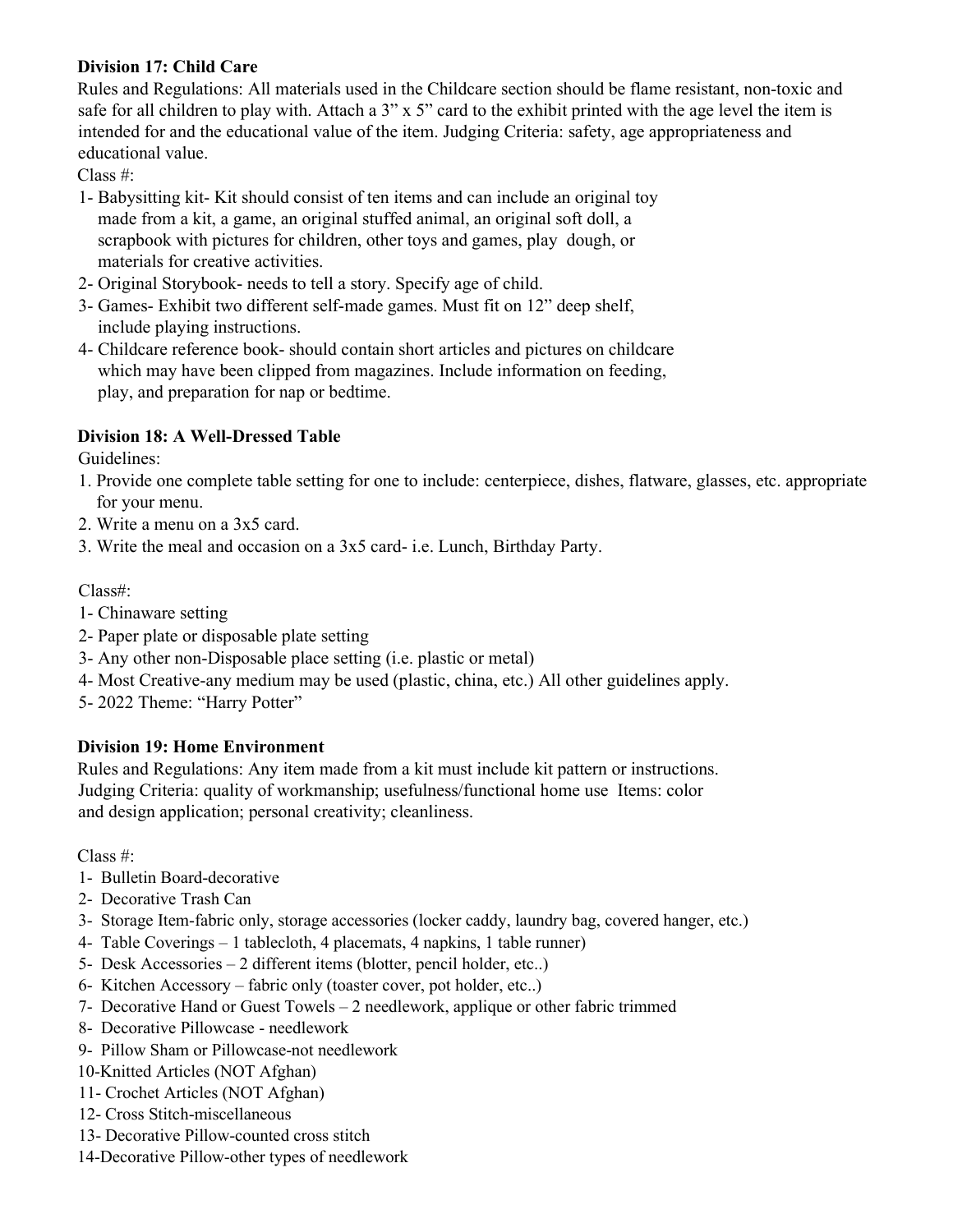- 15-Decorative Pillow-patchwork design, machine pieced or hand pieced, quilted
- 16-Decorative Pillow-patchwork design, machine pieced or hand pieced, not
- 17-Decorative Pillow-pre-printed fabric design, MUST BE machine or hand quilted
- 18-Decorative Pillow-fabric painted
- 19-Decorative Pillow-latch hook
- 20-Decorative Pillow-plain
- 21-Decorative Pillow-novelty shapes, usually from kit or pattern, not latch hook
- 22-Doll Clothes
- 23-Doll-from a pattern
- 24-Framed Picture-Counted cross-stitch (stitching portion 5"x7" or smaller)
- 25-Framed Picture-Counted cross-stitch (stitching portion larger than 5"x7")
- 26-Framed Picture-other type of needlework
- 27-Framed Fabric Picture-needlework used in design
- 28-Framed Fabric Picture-may use paints, sequins, fabric trims (not needlework)
- 29-Plastic Canvas Article-flat stitching
- 30-Plastic Canvas Article-3-D novelty or storage item
- 31-Quilted Article
- 32-Quilt-pieced (smaller than 45"x56")
- 33-Quilt-pieced (45"x56" or larger)
- 34-Rug-hook or punch hook
- 35-Stuffed Animal-from a pattern
- 36-Wall Hanging-latch hook, no frame or hoop
- 37-Wall Hanging-pieced or appliqued and quilted, no frame
- 38-Wall Hanging-other
- 39-Decorated Lamp from Kit
- 40-Fleece Blanket
- 41-Afghan, knitted or crochet
- 42-Bedspread, Quilt or Comforter
- 43-Other handmade accessory

## **Division 20: Art**

Rules and Regulations: All work must be ready to hang. Size limit is 36" either way including any framing. Class #:

- 1- Painting-by number
- 2- Painting-oil
- 3- Painting-water color
- 4- Sketches-chalk
- 5- Sketches-charcoal
- 6- Sketches-pencil
- 7- Sketches-pencil-colored
- 8- Sketches-crayons
- 9- Painting-acrylic
- 10-Pastels
- 11-Painting or sketch-any other medium not listed
- 12-Poster on poster board-any medium
- 13-3D art, (diorama, or artist sculpture)

# **Division 21: Crafts**

Rules and Regulations: Judging criteria: a quality craft reflects the craftsman's imagination and skill in creating decorative and/or useful handmade items from appropriate designs and materials. NO LEGOS ACCEPTED.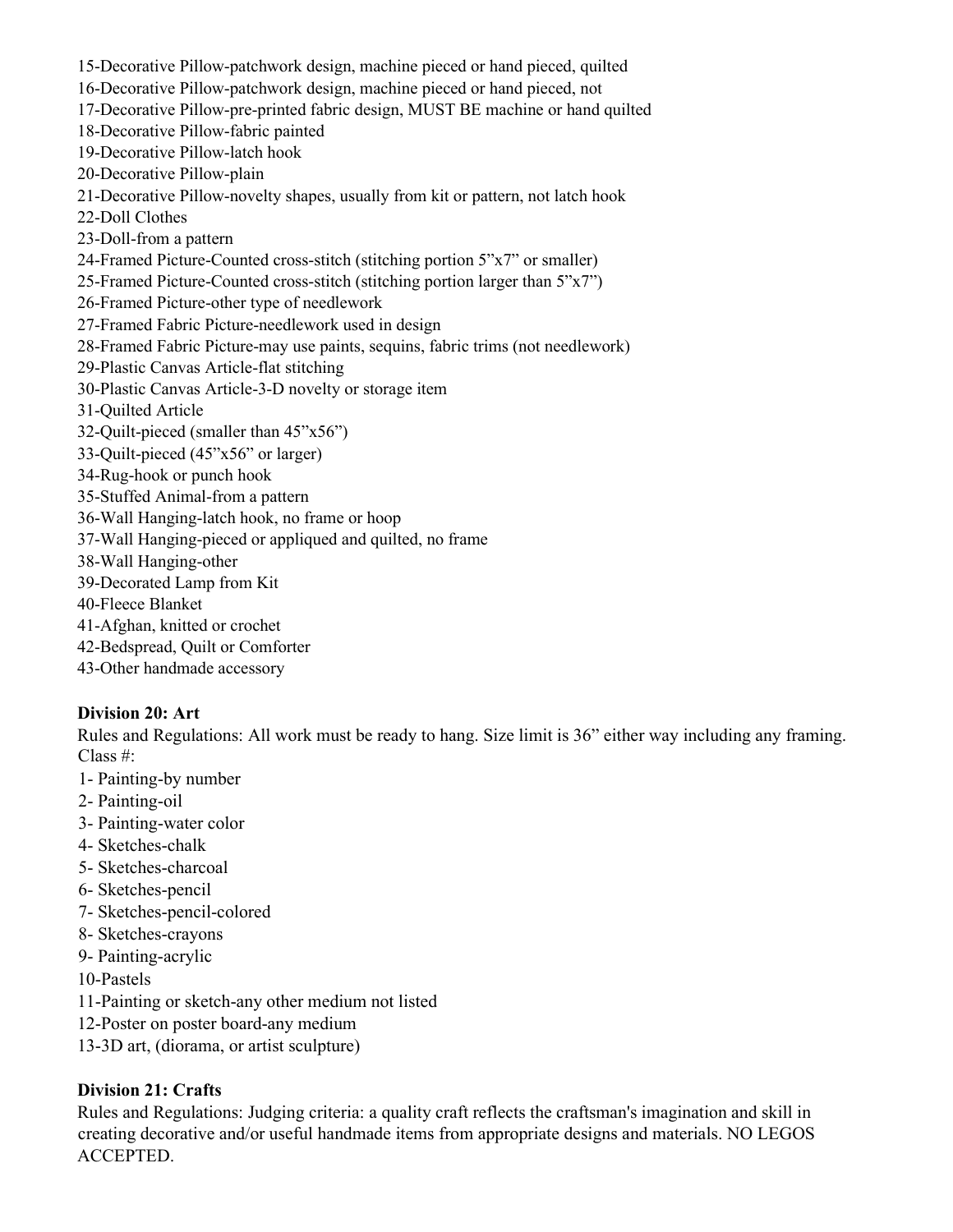- 1- Basketry-other (paper twist, yam, fiber, cloth, etc...
- 2- Basketry-reed only
- 3- Bread Dough art
- 4- Candles-from mold
- 5- Candles-original (sand candles, etc...)
- 6- Ceramics- mold, stained
- 7- Ceramics-mold, glazed (item that has been glazed and fired several times)(Pic & Paint)
- 8- Ceramics-original-fired-sculpted by hand
- 9- Craft Article-other
- 10- Decorated Clothing Article
- 11- Decoupage Item
- 12- Fabric Painting-any garment or accessory
- 13- Holiday Decoration
- 14- Holiday Tree Ornament
- 15- Jewelry-kit (place in zip lock bag)
- 16- Jewelry-original design (place in zip lock bag)
- 17- Leather Craft
- 18- Misc. Hobby Collection (stamp, coin etc.)
- 19- Nail Punch
- 20- Nature Craft
- 21- Rock or Shell Craft
- 22- Sand art
- 23- String art
- 24- Tie Dying
- 25- Weaving- loom or hand-woven
- 26- Wood craft
- 27- Wreaths
- 28-Mosaics-seeds, glass, tiles, etc-original
- 29-Clay-from mold
- 30-Clay-original
- 31-Papercraft
- 32-Foam Art
- 33-Homemade Soap
- 34-Any painted article not covered above

## **Division 22: Scrapbooking**

- 1. Any continuing scrapbook -- a scrap book that will be added to each year any size.
- 2. Any scrapbook page pertaining to 4-H
- 3. Any scrapbook page pertaining to holidays
- 4. Any scrapbook page, any other content
- 5. Any Theme scrapbook birthday, Christmas, graduation, current years work.
- 6. Homemade greeting card --- any size, any occasion.

## **Division 23: Clothing**

Rules and Regulations: A pattern guide sheet with exhibitor number written on it will be placed in a plastic bag and safety pinned to each garment. All clothing must be entered on hangers. Judging Criteria: quality of workmanship; coordination of fabric, pattern, notions, intended use; cleanliness; personal creativity. Class #:

1- Apron